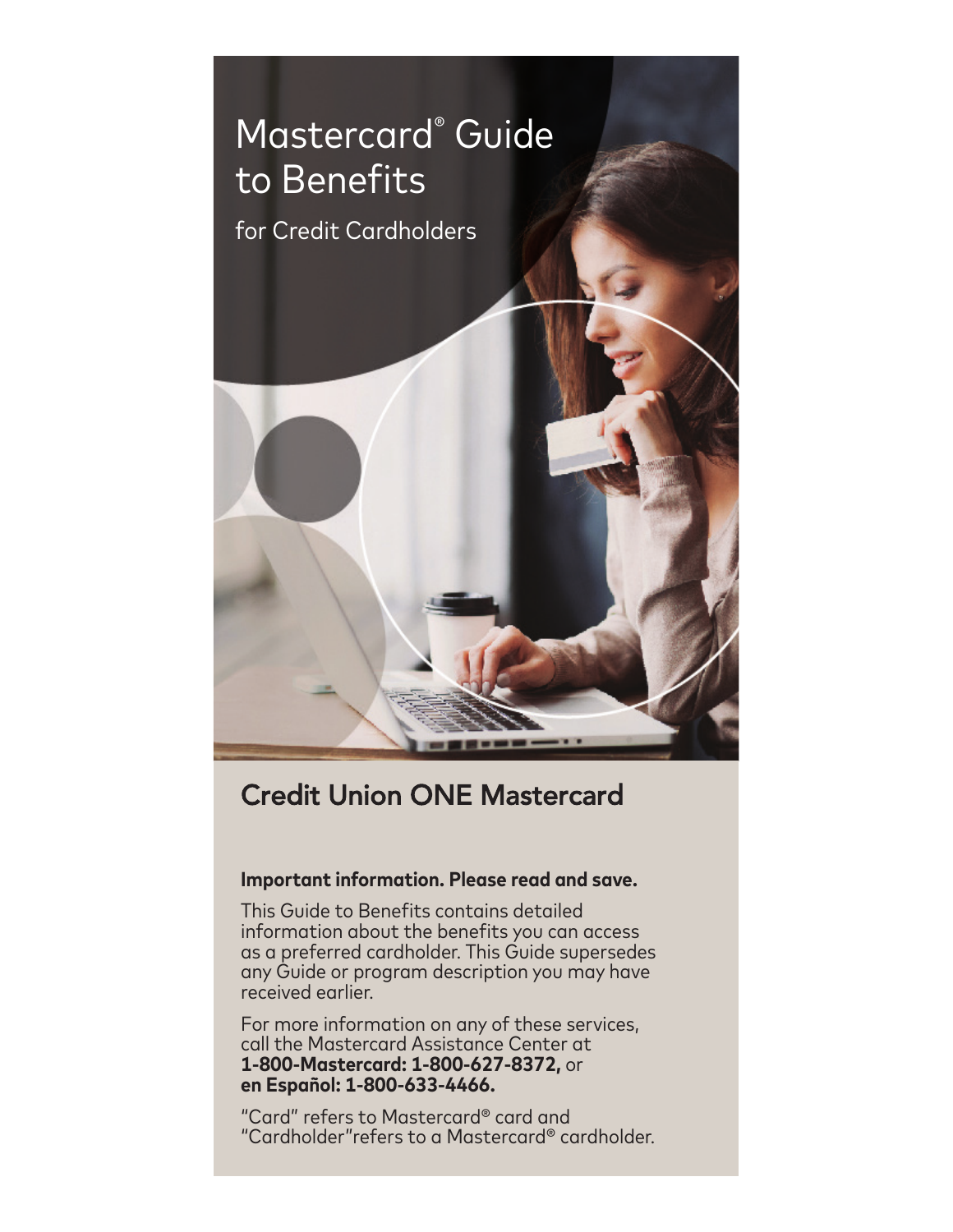## Mastercard ID Theft Protection™

### **Program Description:**

Mastercard ID Theft Protection alerts you to possible identity theft by monitoring the surface, dark and deep web, searching for compromised credentials and potentially damaging use of your registered personal information. It also provides you with resolution services should you find yourself a victim of identity theft.

## **Eligibility:**

All Mastercard consumer credit cardholders in the US are eligible for this coverage. Enrollment is required.

### **Service Provider:**

ID Theft Protection is provided by Generali Global Assistance, Inc. More information about this service provider is available

#### at: **https://mastercardus.idprotectiononline.com/.**

#### **Access:**

To receive ID Theft Protection, you must enroll at: **https://mastercardus.idprotectiononline.com/.** ID Theft Protection is provided on a 24-hour basis, 365 days a year. Contact **1-800-Mastercard** if you believe you have been a victim of identity theft.

#### **Charges:**

There is no charge for ID Theft Protection, it is provided by your financial institution.

## **Program Provisions for Mastercard ID Theft Protection:**

To receive ID Theft Protection, you must enroll as described above and such benefits related to ID Theft Protection accrue as of the date of enrollment. Mastercard ID Theft Protection is governed by the terms provided in this Guide to Benefits and the Terms and Conditions and Terms of Service available at: **https://mastercardus.idprotectiononline.com/.** 

The terms and conditions contained in this Guide to Benefits may be modified by subsequent mailings, statement inserts, or statement messages. Mastercard or your financial institution can cancel or non-renew these services, and if we do, we will notify you at least thirty (30) days in advance. If the provider non-renews or cancels any services provided to eligible Mastercard cardholders, you will be notified within 30–120 days before the expiration of the service agreement. In the event substantially similar service takes effect without interruption, no such notice is necessary. For general questions regarding these services, please contact **1-800-Mastercard** or please see **https://mastercardus.idprotectiononline.com/.**

## **ID Theft Protection Services Provided:**

#### **1. DETECT POTENTIAL IDENTITY AND FRAUD THREATS**

#### **Personally Identifiable Information (PII)**

**Compromised Credentials** monitors for a combination of email address /username /password /security questions located within:

- **•**Hacker account dump sites
- **•**Hacktivist forums
- Data leaks
- Malware logs

Alerts are sent with event details, also listed within resolution console and most often includes source of breach (from where the data was harvested).

**High-Risk Transactions** monitors a Consumer's high-risk transactions with more than 300 of the nation's largest companies to uncover and thwart account takeover attempts. Knowledge-Based Authentication (questions only an individual should know about themselves such as what street they lived on in 2009) used by organizations across industries limits the risk of identity theft or account takeover. Alerts are sent when a series of knowledge-based authentication questions are generated to validate the Consumer's identity (i.e. when accessing a credit report). Monitored transactions include:

- Credit cards
- Bank accounts
- Brokerage accounts
- Healthcare portals
- Workplace intranets
- Other services (e.g. peer-to-peer fund transfers)

**Dark Web Monitoring** provides monitoring of underground web pages people can visit without third parties being able to trace the location of the web visitors or the web page publisher. Dark web sites make up about .01% of the Internet and are intentionally hidden or protected by encryption technologies and not accessible via standard web browsers.

## **Credit Information**

**Single Bureau Credit Monitoring** monitors a Consumer's TransUnion credit file for changes that could indicate fraud such as new credit inquiries, an address change or new credit account(s) opened in their name. In order to use this service, Consumers must provide some personal information, such as name, address, date of birth, and SSN, and undergo either digital verification via text or knowledge-based authentication. ID Theft Protection sends alert notification emails, such as change of address alerts, anytime potentially unauthorized inquiries or suspicious activities on Consumer's credit file are detected so they can take immediate action to minimize damage.

#### **Additional Information**

**Small Business ID Theft Protection** upgrades ID Theft Protection identity monitoring services by adding URL and Domain monitoring to the existing list of monitored items. URL and Domain monitoring searches for the Consumer's business URL and domain (limited to 10 domains) within corporate data breaches, malicious third-party botnets and criminal forums.

## **2. RECEIVE ALERTS OF SUSPICIOUS ACTIVITY**

- Email Addresses
- Debit/Credit Cards
- Loyalty/Affinity Cards
- Bank Account Numbers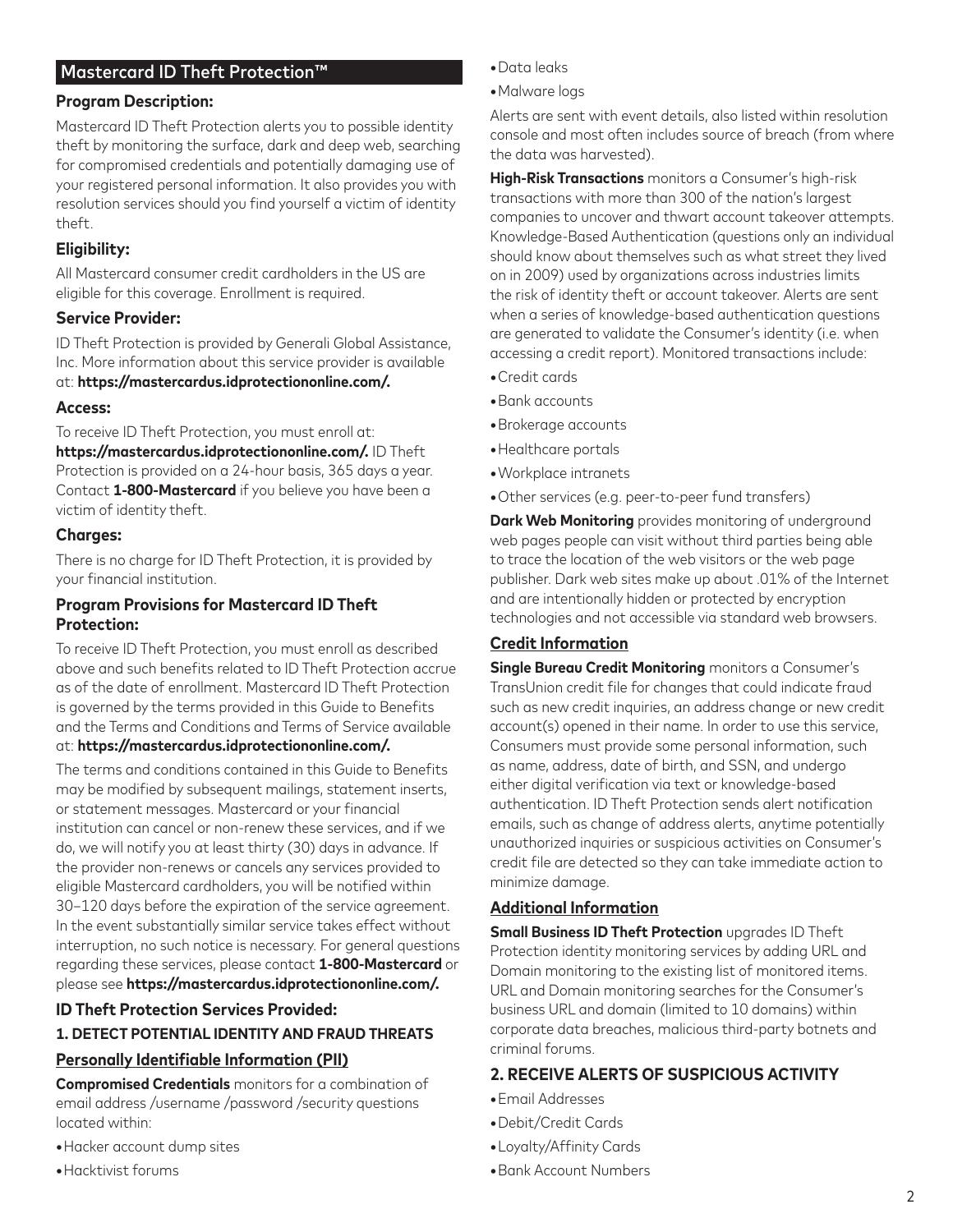- **•**Passport Numbers
- **•**Medical and Vehicle Insurance Cards
- **•**Drivers Licenses
- **•**National Identity Numbers/Social Security Numbers
- **•**New Lines of Credit
- **•**Address Changes

## **3. RESOLVE IDENTITY THREATS WITH SELF-SERVICE RESOLUTION OR SPECIALIST SUPPORT**

**Self-Service ID Theft Resolution Kit** is a self-service resolution document which informs Consumers of the different forms of ID theft, and how to resolve each situation. Resolution tools in the kit include preventive measures, step-by-step guides and sample letters to be sent to collection agencies.

**Access to Resolutions Specialists** which assigns a personal case manager to help take care of everything.

**Self-Service ID Theft Wizard** provides step-by-step advice for many identity theft scenarios that Consumers may face. All ID Theft Protection users have access to the Identity Theft Protection Kit found in the Profile section of their portal, which explains the many forms of identity theft and provides protective measures anyone can take to limit their risk. The kit also contains a Federal Trade Commission sample affidavit form, as well as sample letter templates for filing disputes in cases of identity theft or fraud.

**Online Fraud Alerts** allow Consumers to place a statement on their credit report that instructs lenders to contact the Consumer before issuing new credit. This makes it more difficult for an identity thief to open new accounts in their name. When Consumers place a fraud alert with one bureau, the other two bureaus are informed, and the alert is then placed on all three bureau files. Fraud alert placement is free, and alerts stay on the Consumer credit files for one year.

# Mastercard Global Service™

Mastercard Global Service™ provides worldwide, 24-hour assistance with **Lost and Stolen Card Reporting, Emergency Card Replacement,** and **Emergency Cash Advance**.

Call Mastercard Global Service immediately to report your card lost or stolen and to cancel the account. If you need to make purchases or arrange for a cash advance, with your issuer's approval, you can receive a temporary card the next day in the United States, and within two business days almost everywhere else.

Remember, if you report your card lost or stolen, you will not be responsible for any unauthorized transactions on your account.

In the United States (including all 50 states, the District of Columbia, the U.S. Virgin Islands, and Puerto Rico) and Canada, call **1-800-307-7309**.

When out-of-country and in need of assistance, you can easily reach a specially trained Mastercard Global Service Representative who can help you 24 hours a day, 365 days a year, in any language. You can call toll-free from over 80

countries worldwide. Some of the key toll-free Mastercard Global Service telephone numbers are:

|  | Australia  1-800-120-113 Mexico  001-800-307-7309   |
|--|-----------------------------------------------------|
|  | Austria 0800-070-6138 Netherlands0800-022-5821      |
|  | France  0-800-90-1387    Poland0-0800-111-1211      |
|  | Germany0800-071-3542 Portugal800-8-11-272           |
|  | Hungary 06800-12517 Spain 900-822-756               |
|  | Ireland  1-800-55-7378 United Kingdom  0800-96-4767 |
|  |                                                     |
|  |                                                     |

For additional information, or for country-specific, toll-free telephone numbers not listed above, visit our website at **www.mastercard.com** or call the United States collect at **1-636-722-7111**.

## **Account Information and Card Benefits:**

When in the United States, contact your card issuer directly for account information and **1-800-Mastercard** for card benefits. When traveling outside the U.S., call Mastercard Global Service to access your card issuer for account information or to access any of your card benefits.

### **ATM Locations:**

Call **1-877-FINDATM (1-877-346-3286)** to find the location of a nearby ATM in the Mastercard ATM Network accepting Mastercard®, Maestro®, and Cirrus® brands. Also, visit our website at **www.mastercard.com** to use our ATM locator.

You can get cash at over two million ATMs worldwide. To enable cash access, be sure you know your Personal Identification Number (PIN) before you travel.

## Mastercard Airport Concierge™

Your passport to the finer side of air travel.

Enjoy a 15% savings on Airport Meet and Greet services. Arrange for a personal, dedicated Meet and Greet agent to escort you through the airport on departure, arrival or any connecting flights at over 700 destinations worldwide 24 hours a day, 7 days a week, 365 days a year. There are also certain airports where you can be expedited through the security and/or the immigration process. To reserve Mastercard Airport Concierge services visit **www.mastercard. com/airportconcierge** or consult your Travel Advisor.

This benefit may be subject to change without prior notice. Please call **1-800-Mastercard** for the latest benefit information.

# Account and Billing Information

**Important:** Contact your card-issuing financial institution directly for questions concerning your account, such as account balance, credit line, billing inquiries (including transaction exchange rates), merchant disputes, or information about additional services not described in this Guide. Your financial institution's phone number should be available on your monthly billing statement or on the back of your card.